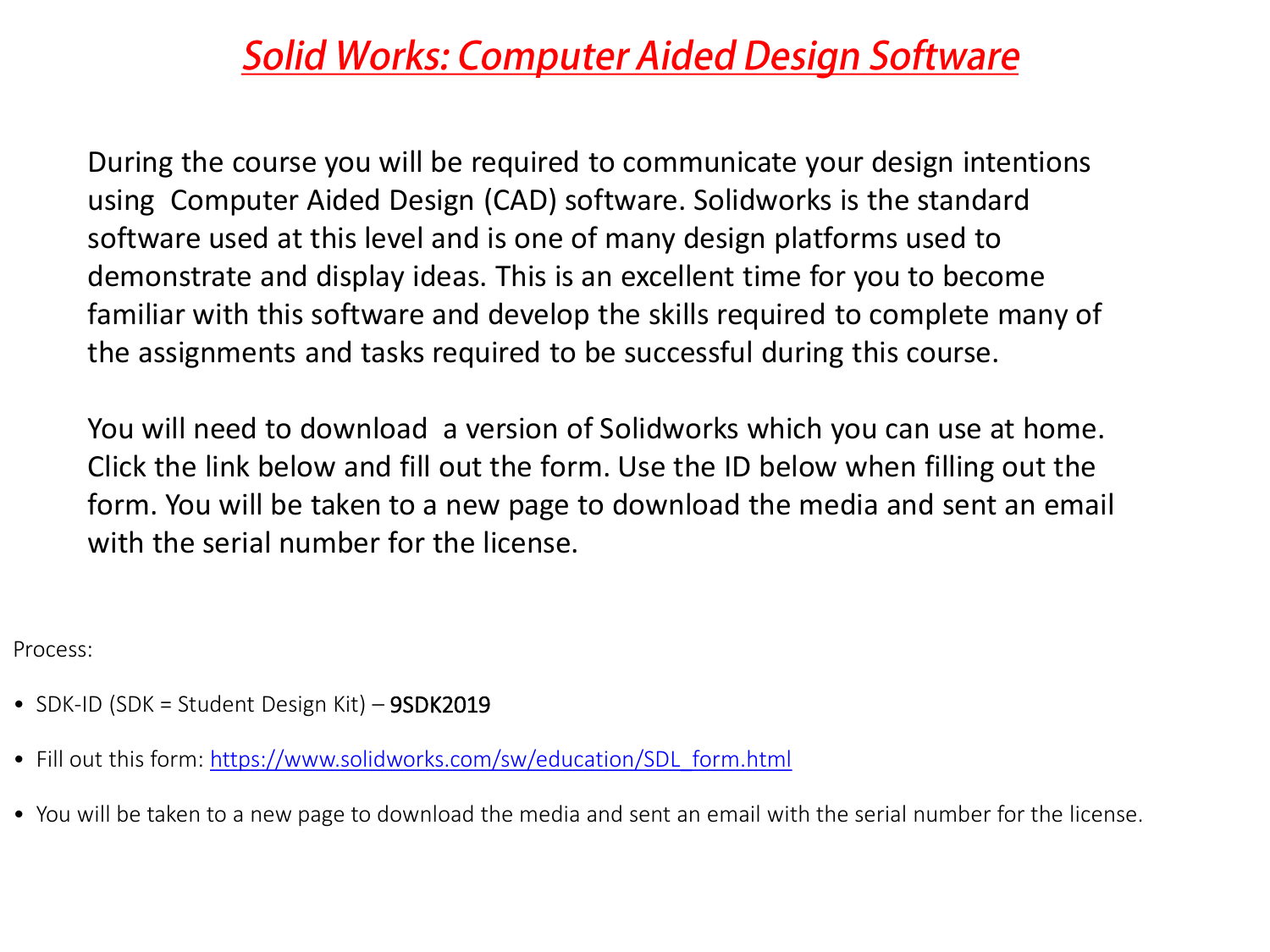## **Solid Works Tutorials**

Once you have downloaded the software you need to start to become familiar with the tools used to operate *Solidworks* successfully. There are numerous (in fact hundreds) of *Solidworks* tutorials on Youtube; I have looked through some of these and listed the links to them below with a brief description.

Your task is to work through the tutorials (lets see how far you can get) in order to draw the components demonstrated. If you manage to work through all of these tutorials, search for more advanced or challenging tutorials to further develop your computer aided designing skills.

#### *Learn Solidworks in 5 minutes – by Invention Therapy.*

These are a series of *Solidworks* tutorials (longer than 5 minutes each!). There are around ten tutorials which provide an excellent introduction to all of the tools and features you need to learn to successfully create accurate components and working drawings using this brilliant piece of computer aided design software.

*If you manage to work through all of the tutorials on the next slide then explore the many other tutorials which have been uploaded and are free for you to discover and learn mire advanced and challenging tasks and skills.*

*I look forward to seeing your creations on our return in September.*

*Good Luck!!*